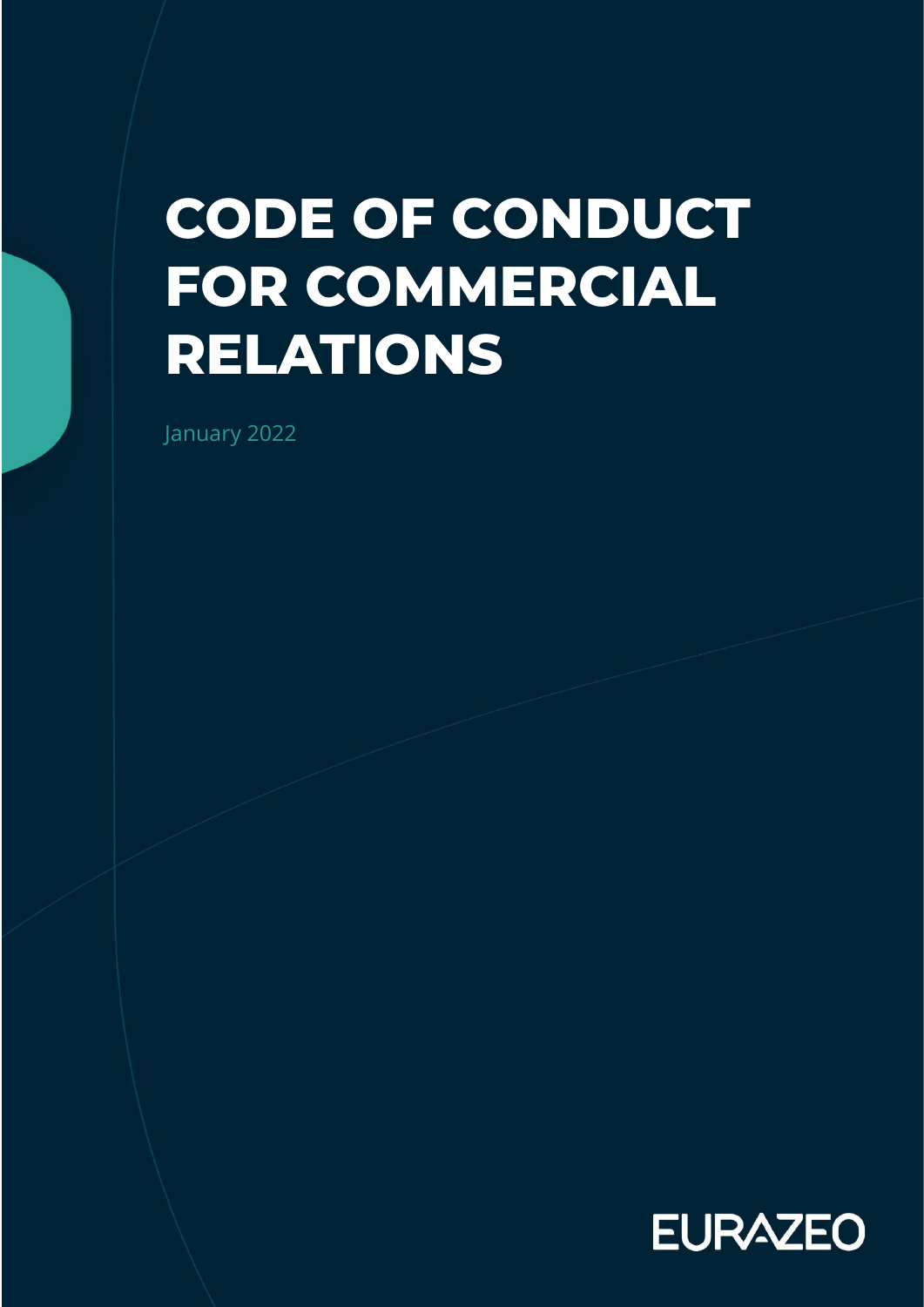| Τ.   |                                                                                |  |
|------|--------------------------------------------------------------------------------|--|
| 1.   |                                                                                |  |
| 2.   |                                                                                |  |
| Ш.   | OUR 8 ENGAGEMENTS FOR A RESPONSIBLE RELATIONSHIP WITH OUR BUSINESS PARTNERS  4 |  |
| 1.   |                                                                                |  |
| 2.   |                                                                                |  |
| 3.   |                                                                                |  |
| 4.   |                                                                                |  |
| 5.   |                                                                                |  |
| 6.   |                                                                                |  |
| 7.   |                                                                                |  |
| 8.   |                                                                                |  |
| III. |                                                                                |  |
| 1.   |                                                                                |  |
| 2.   |                                                                                |  |
| 3.   |                                                                                |  |
| 4.   |                                                                                |  |
| 5.   |                                                                                |  |
| 6.   |                                                                                |  |
| 7.   |                                                                                |  |
| 8.   |                                                                                |  |
|      |                                                                                |  |
|      |                                                                                |  |
| 1.   |                                                                                |  |
| 2.   |                                                                                |  |
|      |                                                                                |  |
| 1.   |                                                                                |  |
| 2.   |                                                                                |  |
| 3.   |                                                                                |  |
|      |                                                                                |  |
| 1.   |                                                                                |  |
| 2.   |                                                                                |  |
|      |                                                                                |  |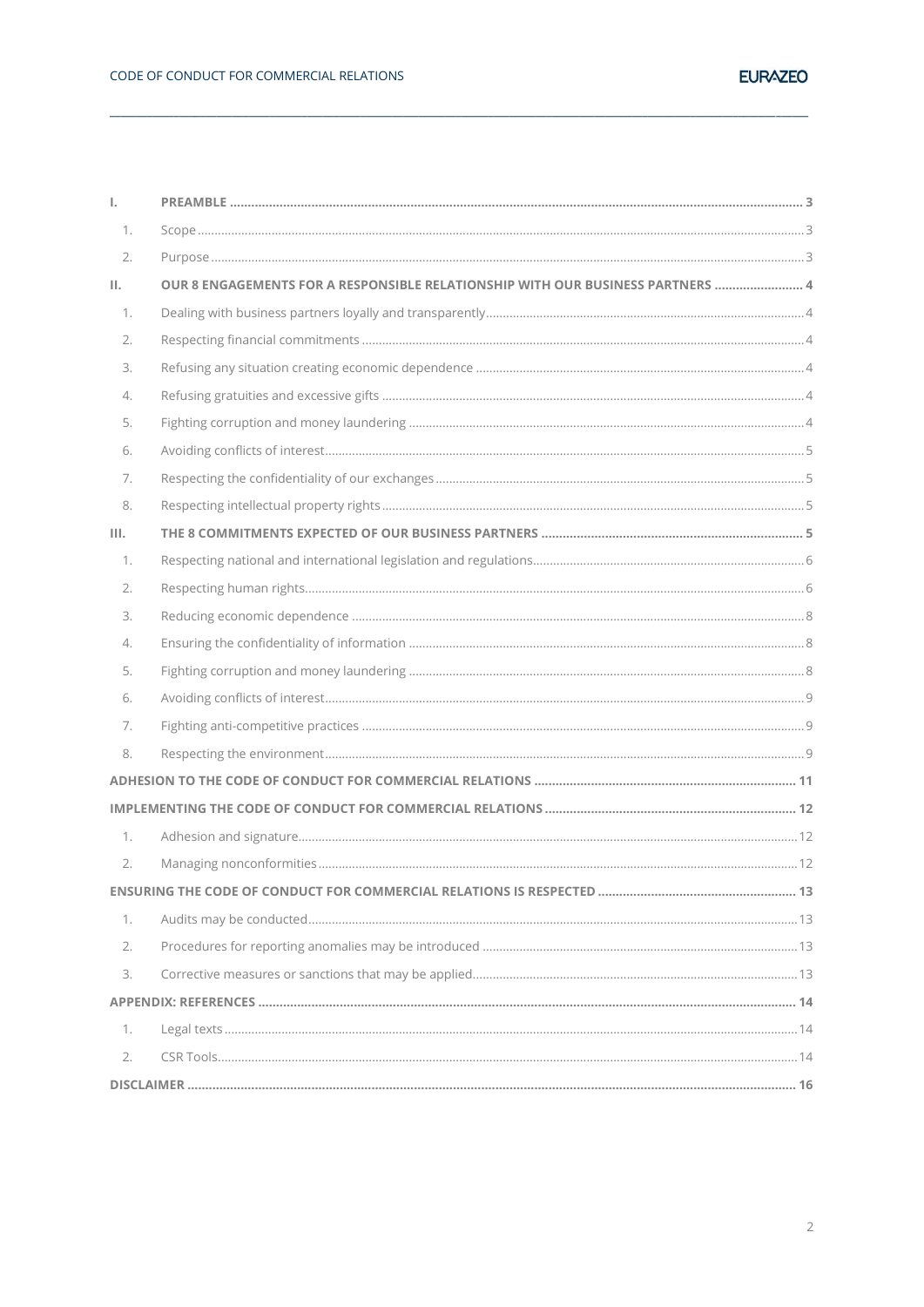## **CODE OF CONDUCT FOR COMMERCIAL RELATIONS**

**\_\_\_\_\_\_\_\_\_\_\_\_\_\_\_\_\_\_\_\_\_\_\_\_\_\_\_\_\_\_\_\_\_\_\_\_\_\_\_\_\_\_\_\_\_\_\_\_\_\_\_\_\_\_\_\_\_\_\_\_\_\_\_\_\_\_\_\_\_\_\_\_\_\_\_\_\_\_\_\_\_\_\_\_\_\_\_\_\_\_\_\_\_\_\_\_\_\_\_\_\_\_\_\_\_\_\_\_\_\_\_\_\_\_\_\_\_\_\_\_\_\_\_\_\_\_\_\_\_\_\_**

## <span id="page-2-0"></span>**I. PREAMBLE**

### **1. Scope**

<span id="page-2-1"></span>Eurazeo addresses this Code of Conduct in the first place to each of Eurazeo employee who enters into a business relation in the name and on behalf of Eurazeo.

In addition, this Code of Conduct is applicable to all Eurazeo's suppliers and service providers ("business partners").

Furthermore, Eurazeo calls on all its business partners to also ensure that their own business partners are aware and comply with the CSR principles outlined below.

## <span id="page-2-2"></span>**2. Purpose**

Eurazeo wants to be recognized as a responsible company whose actions are consistent with the requirements of international standards.

Recognizing the challenges and opportunities for progress that there are on the supply chain, Eurazeo has decided to formalize a set of guidelines to promote responsible behaviour on the part of its employees and its suppliers and subcontractors.

This Code of Conduct defines the minimum standard to be adhered to by each partner; it does not replace the applicable national and international legislation, to which business partners must strictly adhere. The principles outlined in this Code of Conduct are based on the major international conventions (listed in the appendix), such as the 10 principles of the UN Global Compact, the fundamental and priority conventions of the International Labour Organization, and declarations on human rights and children.

With this Code of Conduct, Eurazeo aims not only to protect its commercial interests but also aims to ensure and promote responsibility throughout its supply chain.

The topics (human rights, respect for the environment, and business ethics) are fundamental. All the commitments made in this Code of Conduct should be treated with the same importance, regardless of the order in which they are presented.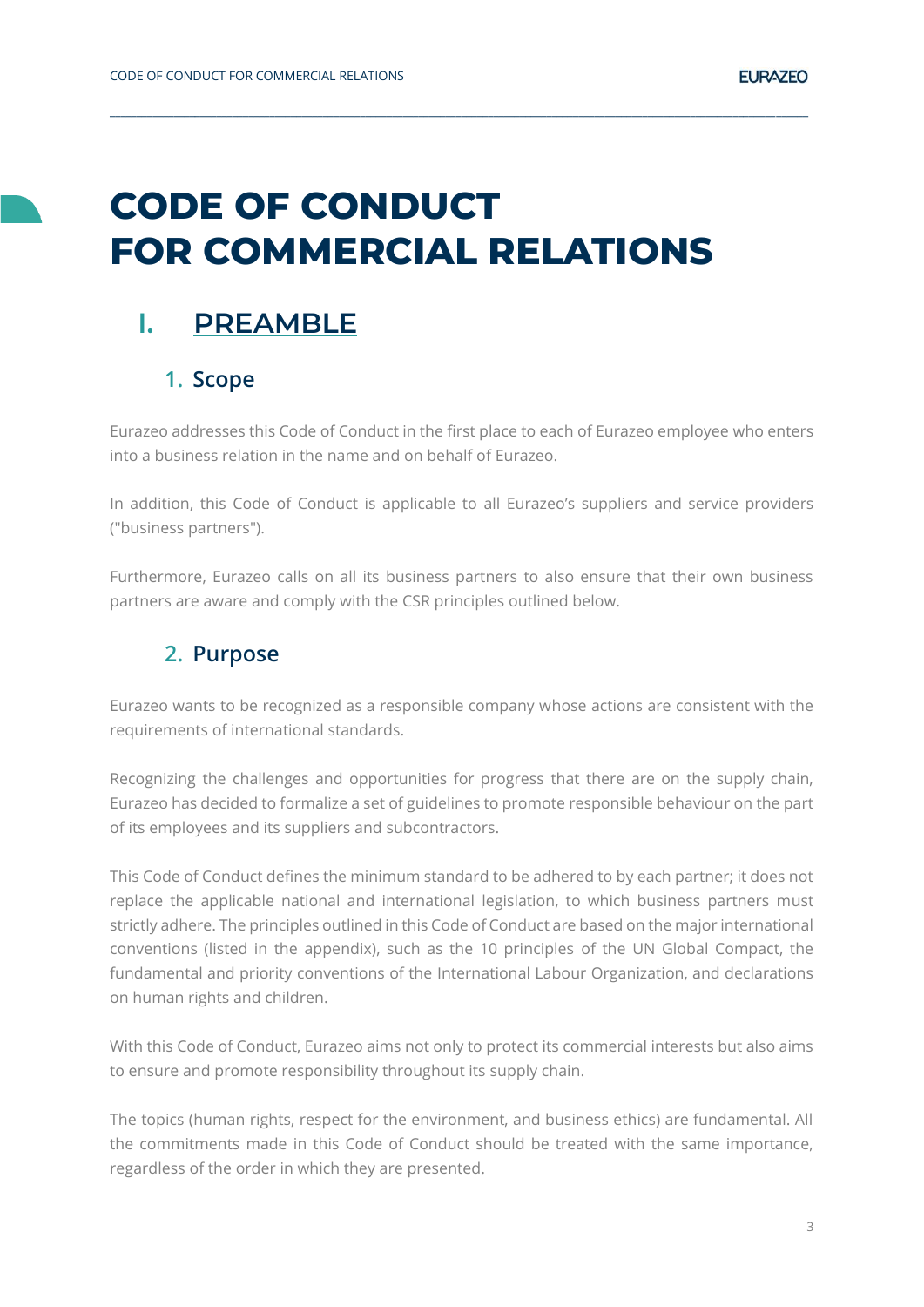## <span id="page-3-0"></span>**II. OUR 8 ENGAGEMENTS FOR A RESPONSIBLE RELATIONSHIP WITH OUR BUSINESS PARTNERS**

**\_\_\_\_\_\_\_\_\_\_\_\_\_\_\_\_\_\_\_\_\_\_\_\_\_\_\_\_\_\_\_\_\_\_\_\_\_\_\_\_\_\_\_\_\_\_\_\_\_\_\_\_\_\_\_\_\_\_\_\_\_\_\_\_\_\_\_\_\_\_\_\_\_\_\_\_\_\_\_\_\_\_\_\_\_\_\_\_\_\_\_\_\_\_\_\_\_\_\_\_\_\_\_\_\_\_\_\_\_\_\_\_\_\_\_\_\_\_\_\_\_\_\_\_\_\_\_\_\_\_\_**

**Eurazeo is convinced that Corporate Social Responsibility (CSR) is key to sustainable growth – both for the company and for its business partners. Eurazeo is therefore undertaking to apply the CSR commitments shown below. A Code of Conduct has also been formalized and communicated to all Eurazeo employees. The present Code of Conduct complements Eurazeo's Code of Conduct on practices related to commercial relations.**

## <span id="page-3-1"></span>**1. Dealing with business partners loyally and transparently**

When a call for competition is decided upon, Eurazeo informs its partners about the rules and criteria. Selection will be objective and consistent with these criteria.

## **2. Respecting financial commitments**

<span id="page-3-2"></span>Eurazeo pays its business partners in accordance with the provisions of the applicable legislation and regulations. It undertakes to (i) meet the terms of payment, whenever the applicable contractual provisions have been duly complied with, and (ii) not to seek unjustified reductions from its business partners.

## **3. Refusing any situation creating economic dependence**

<span id="page-3-3"></span>Eurazeo avoids creating any economic dependence with its business partners. It is therefore particularly attentive to the proportion of sales generated by its business partners and their customer diversification.

## **4. Refusing gratuities and excessive gifts**

<span id="page-3-4"></span>Eurazeo will not grant or accept any acts of kindness, gratuities, or gifts with excessive value from its business partners.

<span id="page-3-5"></span>For more information regarding our policy on gratuities and gifts please refer to Eurazeo's Code of Conduct.

## **5. Fighting corruption and money laundering**

Eurazeo fights any form of corruption. In accordance with the applicable legislation, Eurazeo does not pay directly or indirectly, any compensation for services rendered when such payments are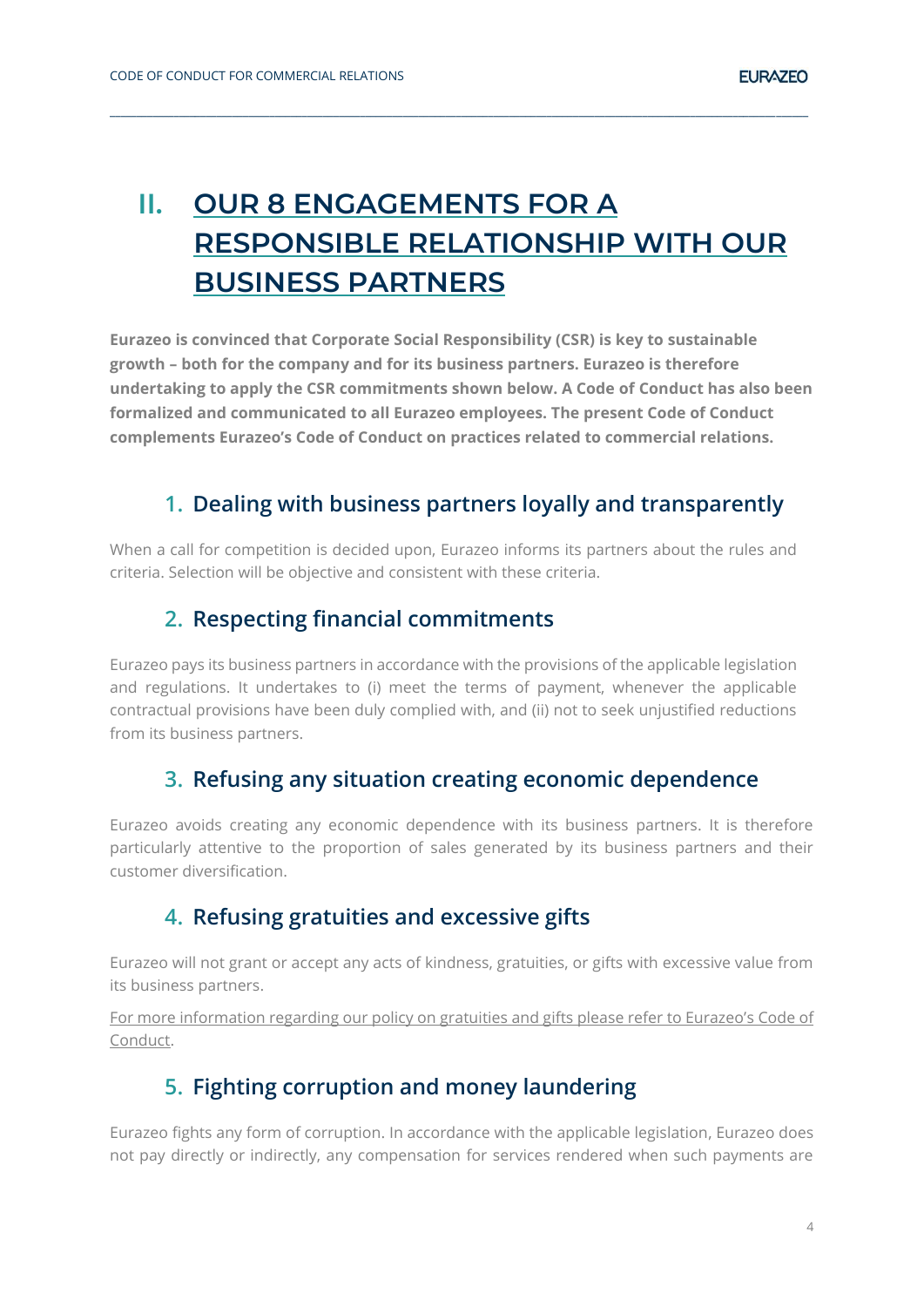intended to compensate a member of the government or any other public official in order to obtain a favourable decision or an undue advantage for the company.

**\_\_\_\_\_\_\_\_\_\_\_\_\_\_\_\_\_\_\_\_\_\_\_\_\_\_\_\_\_\_\_\_\_\_\_\_\_\_\_\_\_\_\_\_\_\_\_\_\_\_\_\_\_\_\_\_\_\_\_\_\_\_\_\_\_\_\_\_\_\_\_\_\_\_\_\_\_\_\_\_\_\_\_\_\_\_\_\_\_\_\_\_\_\_\_\_\_\_\_\_\_\_\_\_\_\_\_\_\_\_\_\_\_\_\_\_\_\_\_\_\_\_\_\_\_\_\_\_\_\_\_**

Eurazeo pays attention to financial transactions in order to detect money laundering, in accordance with the applicable national legislation, through measures such as checking the country of origin of the funds, the location of the bank, and inclusion on a "blacklist".

For more information regarding our policy on fight against corruption please refer to Eurazeo's Code of Conduct.

### **6. Avoiding conflicts of interest**

<span id="page-4-0"></span>Eurazeo expects everyone to ensure that their activities and interests, whether direct or indirect, do not conflict with those of the Company. Personal interests must be understood in the broadest sense since they concern not only the interests of the employee but also those of any natural or legal person in his or her entourage.

For more information regarding our policy on conflict of interest please refer to Eurazeo's Code of Conduct.

## **7. Respecting the confidentiality of our exchanges**

<span id="page-4-1"></span>Eurazeo ensures that no confidential information about its business partners is revealed, transmitted, or used by it outside its business relationship with them. After business relations have been terminated, confidential information continues to be confidential in accordance with the applicable agreements and the national legislation.

For more information regarding our policy on confidentiality please refer to Eurazeo's Code of Conduct.

## **8. Respecting intellectual property rights**

<span id="page-4-2"></span>In accordance with applicable agreements and legislation, Eurazeo respects the intellectual property rights enjoyed by its business partners and is committed in particular, unless there is an associated agreement, not to use the name, trademarks, protected designs of these, and to prevent any illegal use of their software supplied and their protected artistic or literary works.

## <span id="page-4-3"></span>**III. THE 8 COMMITMENTS EXPECTED OF OUR BUSINESS PARTNERS**

**Eurazeo requires its business partners to comply with this Code of Conduct and to undertake to respect it. Business partners are encouraged to implement any corrective**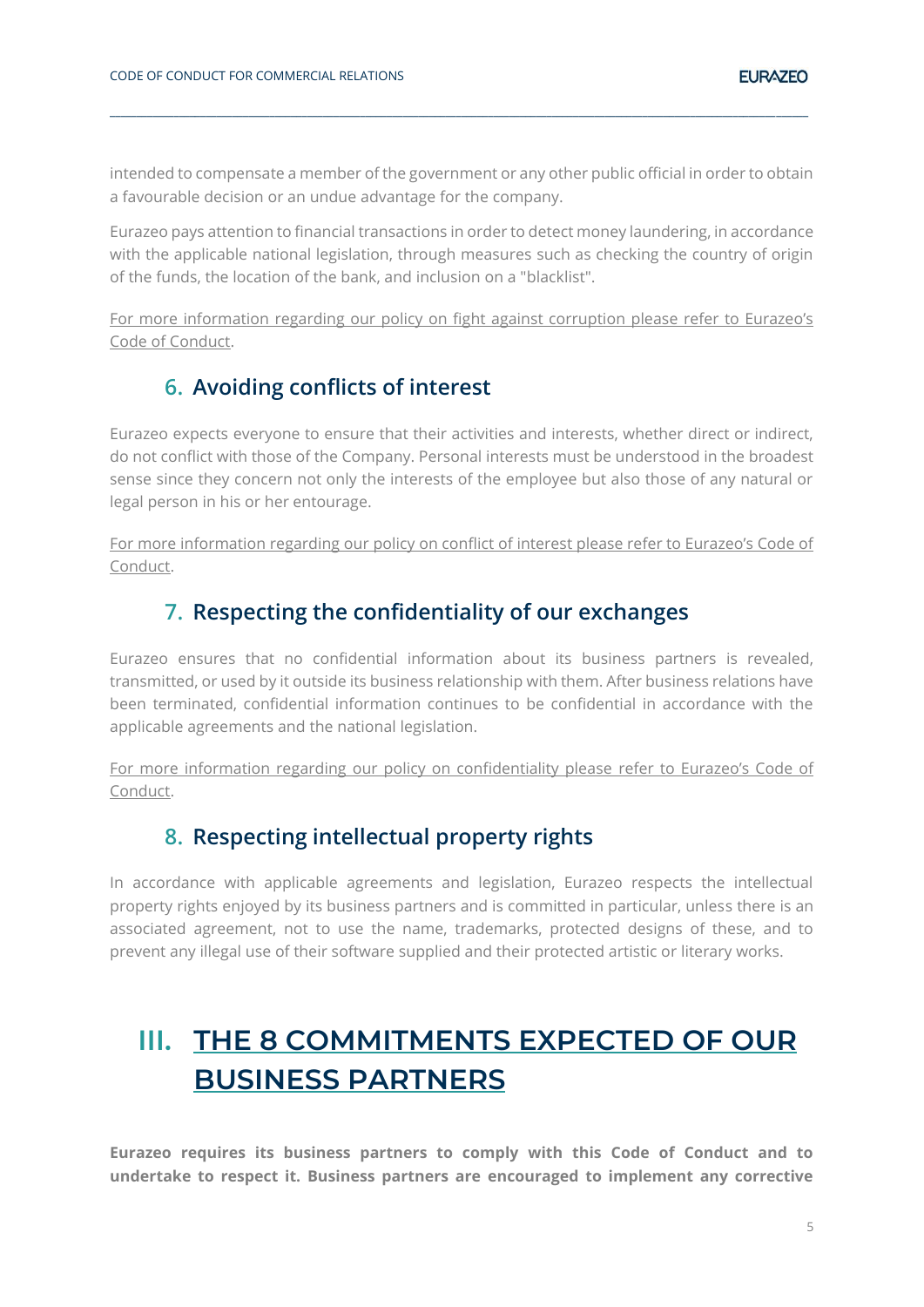**action plan that may be required in order to comply with the commitments listed below. They are asked to raise awareness amongst their own business partners to ensure accountability in all links in the supply chain.**

**\_\_\_\_\_\_\_\_\_\_\_\_\_\_\_\_\_\_\_\_\_\_\_\_\_\_\_\_\_\_\_\_\_\_\_\_\_\_\_\_\_\_\_\_\_\_\_\_\_\_\_\_\_\_\_\_\_\_\_\_\_\_\_\_\_\_\_\_\_\_\_\_\_\_\_\_\_\_\_\_\_\_\_\_\_\_\_\_\_\_\_\_\_\_\_\_\_\_\_\_\_\_\_\_\_\_\_\_\_\_\_\_\_\_\_\_\_\_\_\_\_\_\_\_\_\_\_\_\_\_\_**

## <span id="page-5-0"></span>**1. Respecting national and international legislation and regulations**

Our business partners comply with all legislation and regulations, including regulations relating to export (e.g., REACH regulation) applicable to their activity, in every country where they operate. In the absence of such standards, they must as a minimum respect and uphold, as far as possible, the CSR commitments defined in this Code of Conduct.

## **2. Respecting human rights**

<span id="page-5-1"></span>Our business partners undertake to promote, respect, and ensure respect for human rights within their businesses. They must ensure that the working conditions of their employees are proper and comply with the applicable local and international legislation.

Should there be a conflict between the legislative and regulatory provisions and the CSR principles in this Code of Conduct, the most favourable provisions for employees shall prevail.

#### a. Prohibiting child labour

Our business partners do not employ people who have not reached the minimum age required by the laws in each country where they operate. Should no minimum age be set, they must comply with the provisions of Convention No. 138 and 182 of the ILO in this regard. They are therefore invited to verify, by any possible legal means, the age of their employees. The minimum working age set by the ILO is 15, except in some countries where children aged 14 are allowed to work. The age limit is also set on the basis of the arduousness of the job. People under 18 must not undertake night work, dangerous work, or any activities that may harm their physical or mental health.

#### b. Not using forced or slave labour

Our business partners undertake not to make use of any work or service exacted from any person under the threat of any penalty, and which the said person has not offered voluntarily. The detention of the employee's identity documents and the payment of a deposit on hiring are also prohibited.

Our business partners may not practice or benefit from any form of servitude, human trafficking or slavery and must comply with the provisions of Convention No. 29 of the ILO.

#### c. Paying a fair wage

Our business partners respect the right of employees to receive a fair wage that is sufficient to ensure a decent standard of living for them and their families. The wage paid to employees must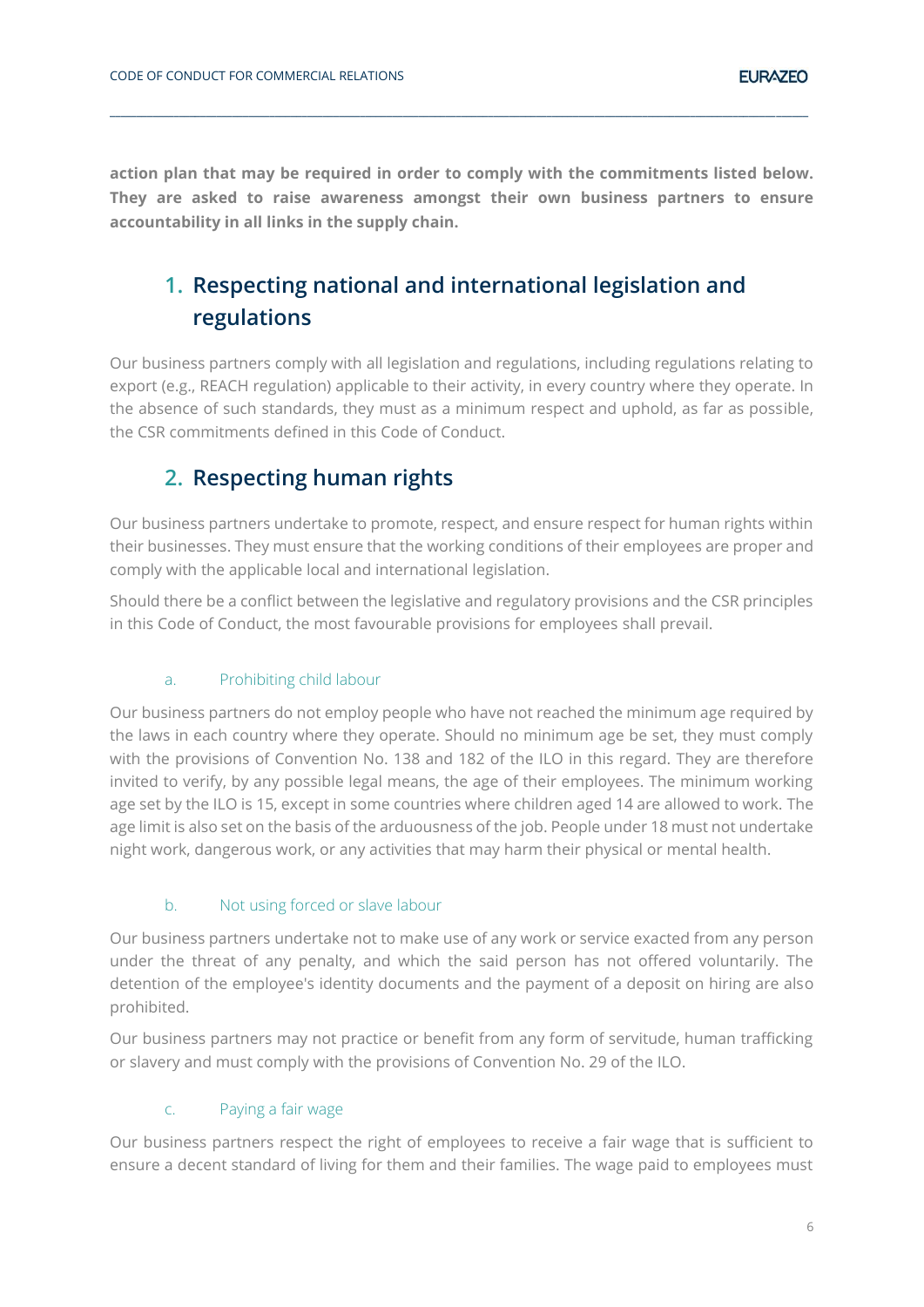be at least equal to the minimum wage set by the legislation of the country where the work is done. Payment must be made without delay, regularly, and in full in legal tender.

**\_\_\_\_\_\_\_\_\_\_\_\_\_\_\_\_\_\_\_\_\_\_\_\_\_\_\_\_\_\_\_\_\_\_\_\_\_\_\_\_\_\_\_\_\_\_\_\_\_\_\_\_\_\_\_\_\_\_\_\_\_\_\_\_\_\_\_\_\_\_\_\_\_\_\_\_\_\_\_\_\_\_\_\_\_\_\_\_\_\_\_\_\_\_\_\_\_\_\_\_\_\_\_\_\_\_\_\_\_\_\_\_\_\_\_\_\_\_\_\_\_\_\_\_\_\_\_\_\_\_\_**

#### d. Ensuring decent working hours

Our business partners ensure that their employees have working hours and benefit from days off in accordance with the legislative and regulatory provisions of the country in which they operate.

In accordance with the local regulations and the status applicable to the employees concerned, overtime must be voluntary, paid at a higher rate and should not present an occupational hazard for the employee. Our business partners may also establish, in an employment contract or an agreement, that part or all of this additional compensation be replaced by the equivalent compensatory rest time.

#### e. Ensuring the absence of discrimination, harassment and inhuman treatment

Our business partners refrain from exercising any form of discrimination based on gender, age, origin, religion, sexual orientation, physical appearance, health status, marital status, pregnancy, political opinion, trade union membership, disability or any other form of discrimination, in particular in relation to hiring or providing access to training, promotion etc.

All forms of harassment, threats of violence, abuse, coercion, and corporal punishment of employees are unacceptable and are not tolerated. Our business partners treat their employees in a dignified and humane manner.

#### f. Ensuring diversity

Our business partners promote diversity within their companies and take measures that will encourage the job integration and maintenance for people in difficulty or with disabilities.

#### g. Protecting health and ensuring health and safety in the workplace

Our business partners analyse and evaluate the potential health and safety risks within their companies in order to implement appropriate processes to prevent and remedy them, if necessary. Training must be organized for employees exposed to risks.

They ensure that the procedures for maintaining health and safety are respected in their workplaces, by checking in particular the compliance of installations with the country's standards for indoor air quality (ventilation), noise levels, temperature, and lighting. Fire-fighting equipment must be in place and regular evacuation drills must be held.

They agree to (i) identify and mitigate the exposure of their employees to the risks associated with the activity of the company and (ii) to improve the protection of employees in the event of an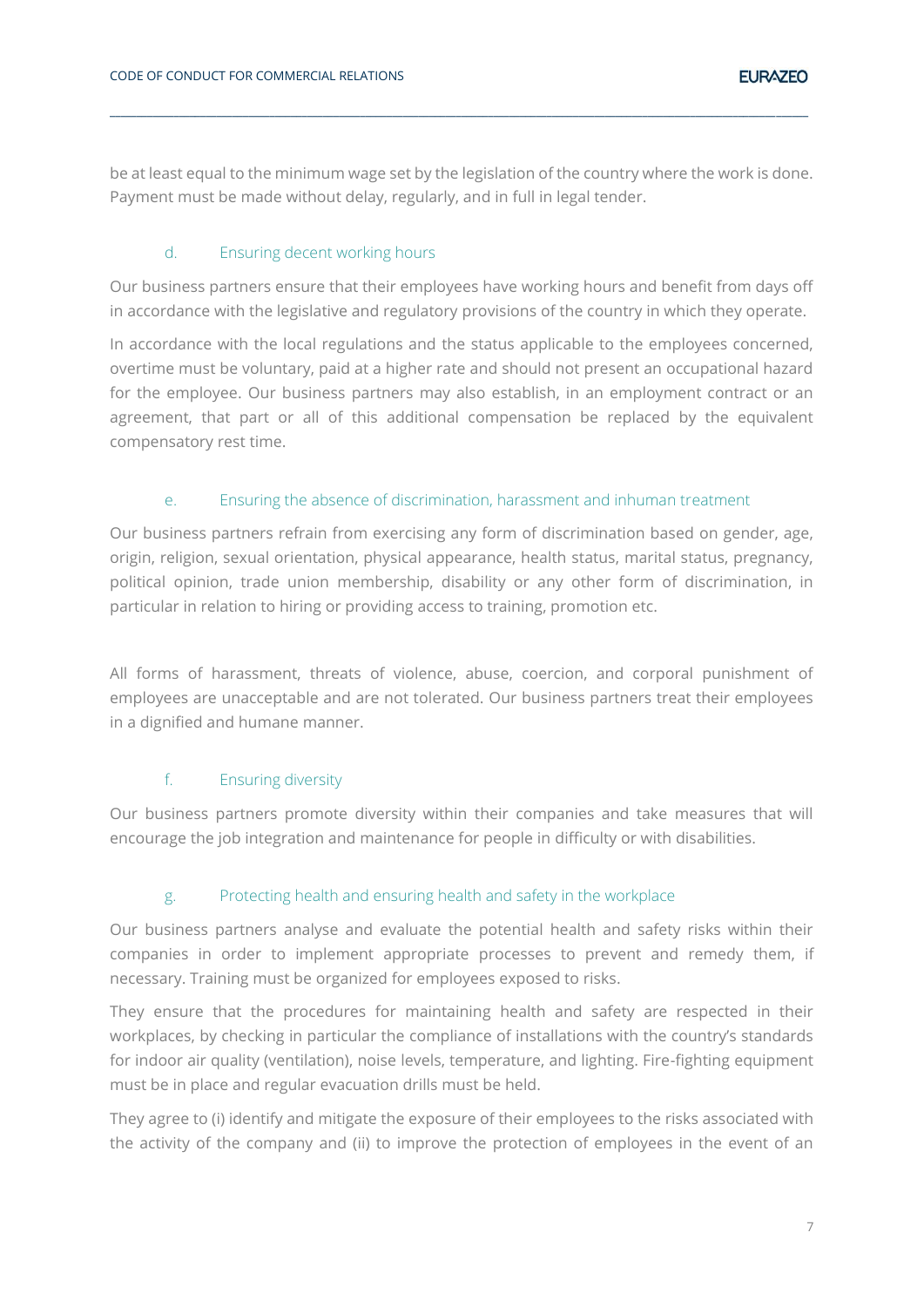accident, including by subscribing to insurance plans. Our business partners must also make appropriate personal and collective protective equipment available to employees.

**\_\_\_\_\_\_\_\_\_\_\_\_\_\_\_\_\_\_\_\_\_\_\_\_\_\_\_\_\_\_\_\_\_\_\_\_\_\_\_\_\_\_\_\_\_\_\_\_\_\_\_\_\_\_\_\_\_\_\_\_\_\_\_\_\_\_\_\_\_\_\_\_\_\_\_\_\_\_\_\_\_\_\_\_\_\_\_\_\_\_\_\_\_\_\_\_\_\_\_\_\_\_\_\_\_\_\_\_\_\_\_\_\_\_\_\_\_\_\_\_\_\_\_\_\_\_\_\_\_\_\_**

#### h. Respecting freedom of association and freedom to form trade unions

Our business partners are committed to respecting the right of association and the right to trade union activities of their employees under the applicable national and international legislation and regulations. Our partners take care to maintain a collaborative attitude in relation to their employees and prevent conflict through effective and continuous social dialogue.

#### i. Respect local communities

Our Business Partners are committed to respecting local communities in which they operate. Suppliers promote and encourage initiatives that enable the economic and social development of these communities.

### <span id="page-7-0"></span>**3. Reducing economic dependence**

Our business partners must diversify their customer base to avoid economic dependence on the Company. They will inform Eurazeo as soon as possible of any risk of economic dependence with a view to implementing the necessary corrective measures, which may go as far as making a significant reduction in business relations with Eurazeo.

### <span id="page-7-1"></span>**4. Ensuring the confidentiality of information**

Our business partners are informed about the specific rules applicable to Eurazeo as a listed company, in particular those relating to the use of inside information and to insider trading. They are therefore requested to ensure the confidentiality of non-public information obtained in the course of trade relations with Eurazeo. No confidential information belonging to Eurazeo is revealed, transmitted, disclosed, or used by them outside the business relationship.

Eurazeo's confidential information remains strictly confidential, even after relations with the business partner concerned have been severed.

Our business partners protect all professional type data received from Eurazeo throughout their business relationship and even after the said relationship has been severed.

Individual information about Eurazeo, collected or held by its suppliers or service providers, must be strictly confined to a limited use principle.

### <span id="page-7-2"></span>**5. Fighting corruption and money laundering**

Our business partners fight corruption in all its forms in every country in which they operate. They shall not, directly or indirectly, offer, promise, give or demand illicit payments or other undue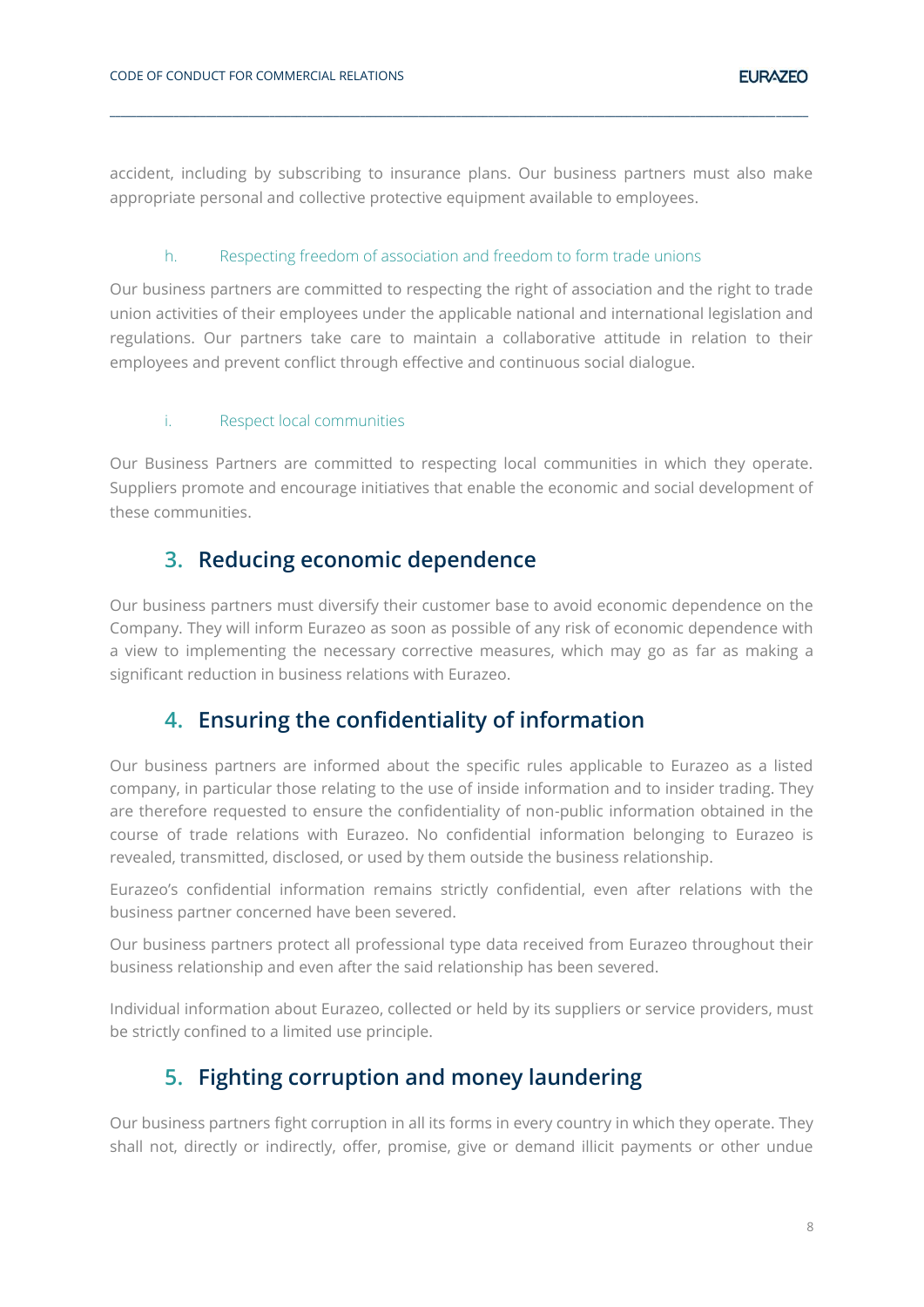advantages from public authorities in order to obtain or maintain a contract or any other improper advantage. They shall avoid in particular any extortion of funds, fraud, or bribery.

**\_\_\_\_\_\_\_\_\_\_\_\_\_\_\_\_\_\_\_\_\_\_\_\_\_\_\_\_\_\_\_\_\_\_\_\_\_\_\_\_\_\_\_\_\_\_\_\_\_\_\_\_\_\_\_\_\_\_\_\_\_\_\_\_\_\_\_\_\_\_\_\_\_\_\_\_\_\_\_\_\_\_\_\_\_\_\_\_\_\_\_\_\_\_\_\_\_\_\_\_\_\_\_\_\_\_\_\_\_\_\_\_\_\_\_\_\_\_\_\_\_\_\_\_\_\_\_\_\_\_\_**

Our trading partners fight money laundering in every country in which they operate. They must increase vigilance in respect of any financial transactions in order to detect any irregularities (check the country of origin of the funds and the entity of the payment concerned, the bank's location, and its non-inclusion on a blacklist etc.).

## **6. Avoiding conflicts of interest**

<span id="page-8-0"></span>Business partners must avoid any situation, actual or potential, which could jeopardize Eurazeo's interests and / or reputation.

### **7. Fighting anti-competitive practices**

<span id="page-8-1"></span>Our business partners take every possible measure to avoid anti-competitive practices. They undertake not to enter into agreements and / or abuse a dominant position.

They refrain from sharing any sensitive information (customer lists, marketing plans, business strategies, purchase and selling prices, etc.) with third parties, and in particular with Neovia's competitors. Furthermore, they are also invited to familiarize themselves with the legislative and regulatory provisions applicable to competition in the countries in which they operate and to consult a professional in the field if necessary.

### **8. Respecting the environment**

<span id="page-8-2"></span>Our business partners undertake to respect the national and international legislative and regulatory constraints in respect of environmental law. They will adopt the precautionary principle: they will detect, identify and assess potential environmental risks and take appropriate measures to mitigate or eliminate them.

Our business partners must minimize their impact on the environment by:

- $\blacksquare$  contributing to the fight against the climate crisis,
- $\blacksquare$  reducing their energy consumption, CO2 emissions and water consumption,
- **I** limiting their impact on biodiversity as regards their use of raw materials and their production of waste and discards,
- reducing the use of non-renewable resources or products that are not environmentally friendly.

In their innovation processes, suppliers encourage the development of products whose environmental impact is as low as possible throughout their life cycle.

In addition, those of our business partners offering industrial type services undertake to: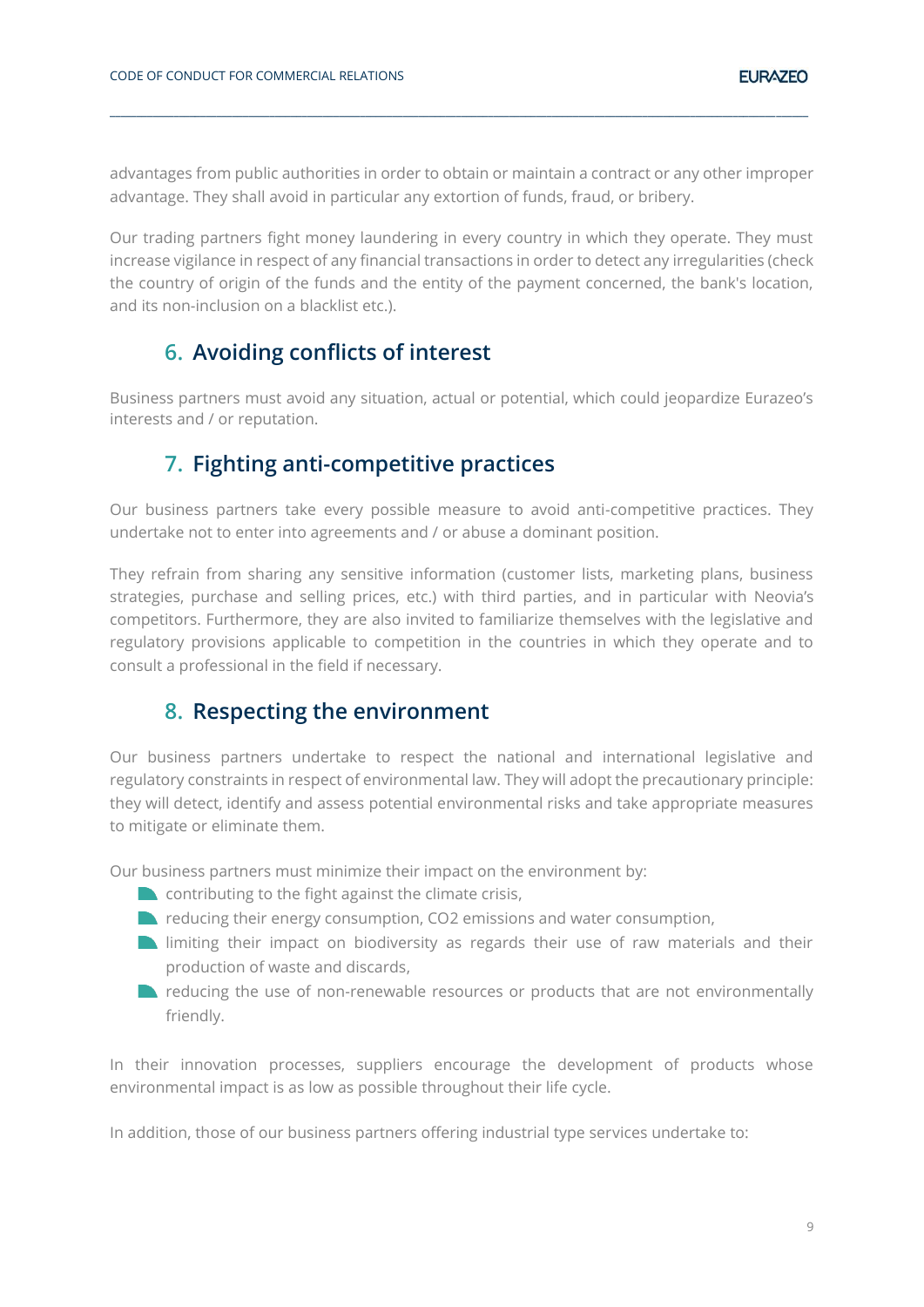**In all implement programmes that ensure their products do not contain prohibited or illegally** obtained raw materials (e.g., skins from protected animals or substances from protected plants) and ensure the best possible breeding, transport and living conditions,

**\_\_\_\_\_\_\_\_\_\_\_\_\_\_\_\_\_\_\_\_\_\_\_\_\_\_\_\_\_\_\_\_\_\_\_\_\_\_\_\_\_\_\_\_\_\_\_\_\_\_\_\_\_\_\_\_\_\_\_\_\_\_\_\_\_\_\_\_\_\_\_\_\_\_\_\_\_\_\_\_\_\_\_\_\_\_\_\_\_\_\_\_\_\_\_\_\_\_\_\_\_\_\_\_\_\_\_\_\_\_\_\_\_\_\_\_\_\_\_\_\_\_\_\_\_\_\_\_\_\_\_**

- **N** identify and manage any material or chemical that may pose a risk if released into the environment. They must ensure that handling, transporting, storage, recycling and reuse and disposal is done safely and in full compliance with the regulations,
- **n** monitor wastewater and solid waste from their activity, and handle it in accordance with the laws governing discharge or disposal,
- in accordance with the applicable legislation, monitor, control and treat atmospheric emissions from chemicals, aerosols, corrosives, particulates, volatile chemicals that deplete the ozone layer,
- reduce or eliminate any type of waste, including by recycling, composting and reusing materials, and minimize the amount upstream in particular by reducing the amount of packaging,
- adopt eco-designed materials.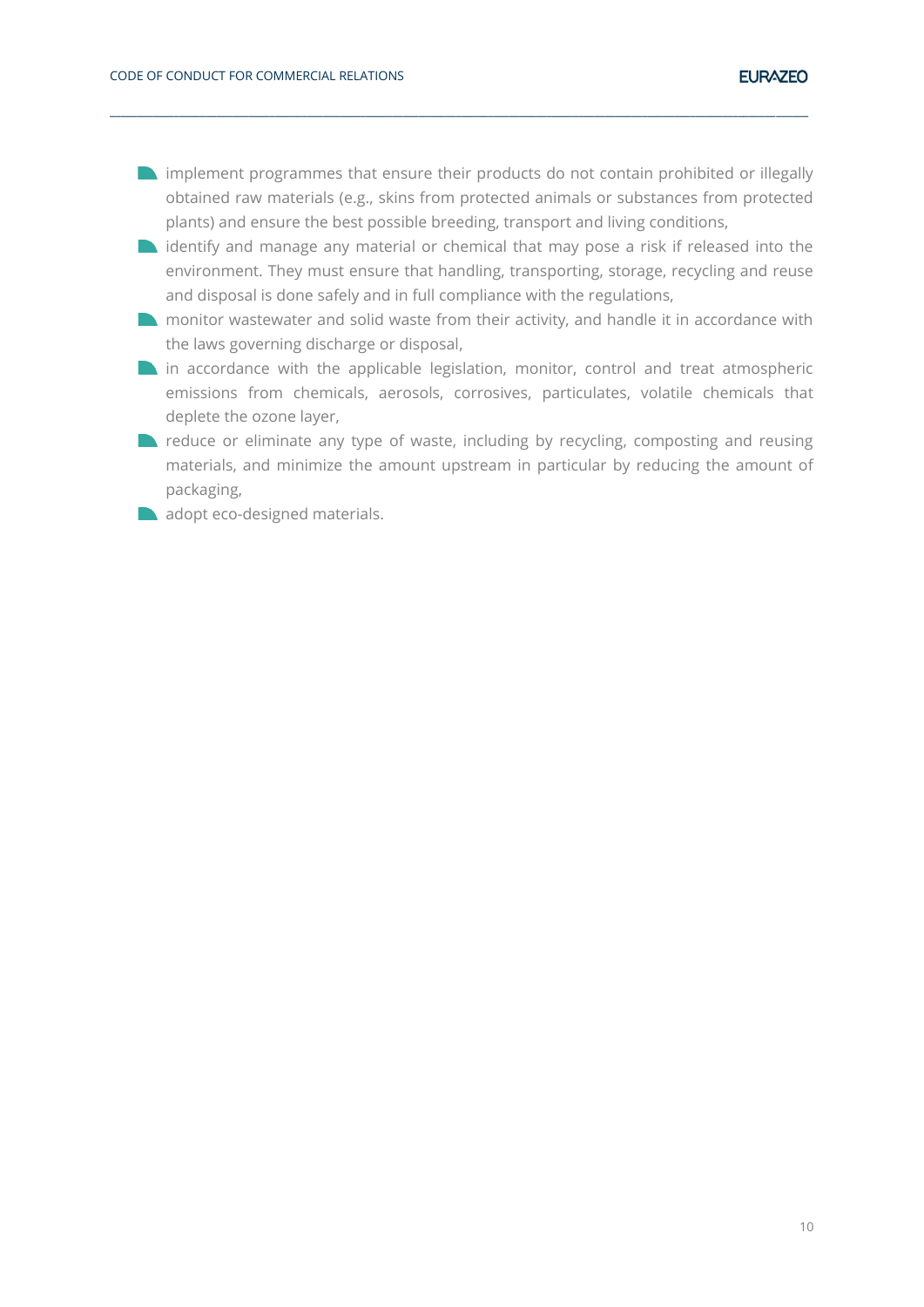## <span id="page-10-0"></span>**ADHESION TO THE CODE OF CONDUCT FOR COMMERCIAL RELATIONS**

**\_\_\_\_\_\_\_\_\_\_\_\_\_\_\_\_\_\_\_\_\_\_\_\_\_\_\_\_\_\_\_\_\_\_\_\_\_\_\_\_\_\_\_\_\_\_\_\_\_\_\_\_\_\_\_\_\_\_\_\_\_\_\_\_\_\_\_\_\_\_\_\_\_\_\_\_\_\_\_\_\_\_\_\_\_\_\_\_\_\_\_\_\_\_\_\_\_\_\_\_\_\_\_\_\_\_\_\_\_\_\_\_\_\_\_\_\_\_\_\_\_\_\_\_\_\_\_\_\_\_\_**

We, we, we are the contract of the control of the confirmulation of the confirmulation of the confirmulation of the contract of the contract of the contract of the contract of the contract of the contract of the contract o

- have received and have full knowledge of the Eurazeo's Code of Conduct for Commercial Relations;
- adhere to the commitments in the present Code of Conduct;
- understand that non-compliance with the Code of Conduct following the failure of a corrective action plan, could result in the suspension or termination of commercial relations;
- understand that it is our duty to communicate the commitment that we have made through this Code of Conduct to our own employees and business partners and invite them to respect the CSR principles referred to therein;
- as applicable, authorize the auditors commissioned by Eurazeo to take responsibility for checking compliance with the Code of Conduct on our premises.

| Company        |  |  |  |
|----------------|--|--|--|
| Represented by |  |  |  |

Signed (place)\_\_\_\_\_\_\_\_\_\_\_\_\_\_\_\_\_\_\_\_\_\_ on (date)\_\_\_\_\_\_\_\_\_\_\_\_\_\_\_\_\_\_\_\_\_\_\_\_\_\_\_\_\_\_\_\_\_\_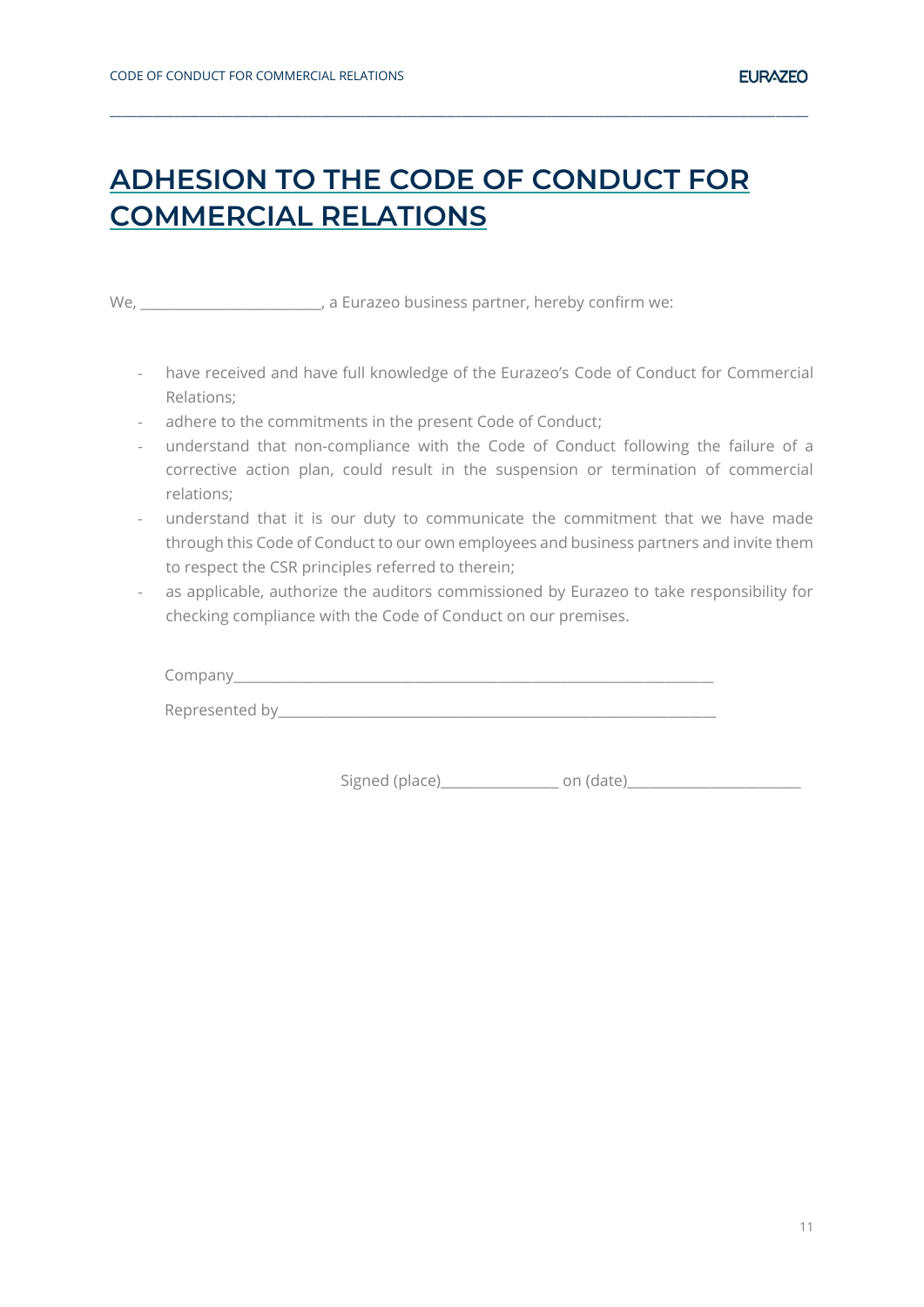## <span id="page-11-0"></span>**IMPLEMENTING THE CODE OF CONDUCT FOR COMMERCIAL RELATIONS**

**\_\_\_\_\_\_\_\_\_\_\_\_\_\_\_\_\_\_\_\_\_\_\_\_\_\_\_\_\_\_\_\_\_\_\_\_\_\_\_\_\_\_\_\_\_\_\_\_\_\_\_\_\_\_\_\_\_\_\_\_\_\_\_\_\_\_\_\_\_\_\_\_\_\_\_\_\_\_\_\_\_\_\_\_\_\_\_\_\_\_\_\_\_\_\_\_\_\_\_\_\_\_\_\_\_\_\_\_\_\_\_\_\_\_\_\_\_\_\_\_\_\_\_\_\_\_\_\_\_\_\_**

Eurazeo's objective is that the Code of Conduct for Commercial Relations governs relations between Eurazeo and its business partners and that it be applied to every stage of a business relation, in accordance with the aforementioned CSR principles.

### <span id="page-11-1"></span>**1. Adhesion and signature**

Adherence to the Code of Conduct for Commercial Relations will be incorporated into any contract between Eurazeo and its business partners. The document is expected to be formally signed to mark this commitment. In this respect, Eurazeo will ensure that it is appended to any new contract concluded by Eurazeo and to any renewals of existing contracts. In addition, the Code of Conduct for Commercial Relations will be communicated to all Eurazeo employees that may act in the role of buyer.

## **2. Managing nonconformities**

<span id="page-11-2"></span>Eurazeo has formalized this Code of Conduct for Commercial Relations in order to highlight the principles that Eurazeo considers important when conducting its business relations.

In case of doubt or difficulty encountered in applying the Code of Conduct for Commercial Relations, recipients are encouraged to contact the Eurazeo Ethics Officer at the following e-mail address: legal@eurazeo.com.

Business partners also undertake to identify a person responsible for ensuring the proper application of the Code of Conduct for Commercial Relations and that could be a contact person for Eurazeo, if necessary.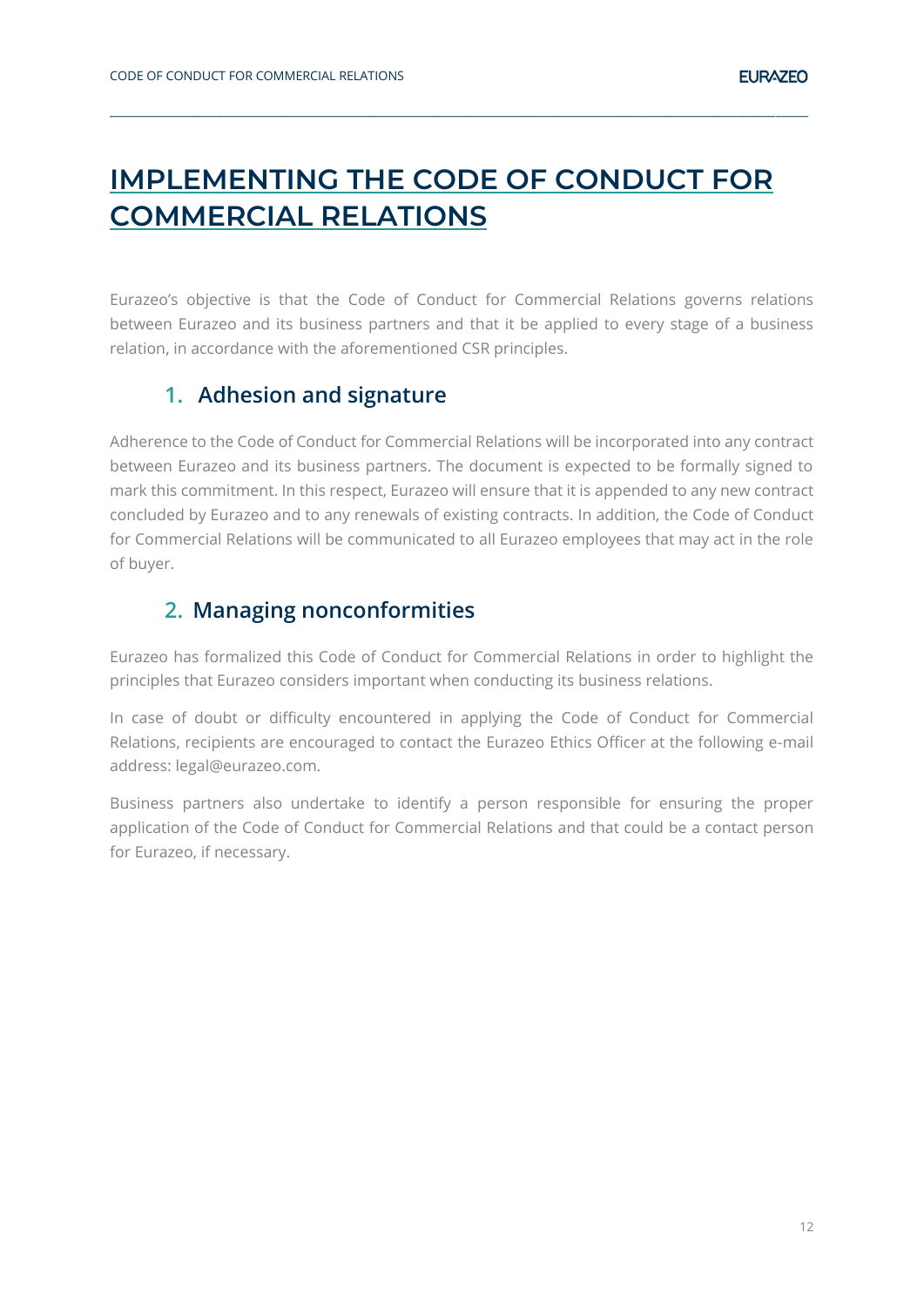## <span id="page-12-0"></span>**ENSURING THE CODE OF CONDUCT FOR COMMERCIAL RELATIONS IS RESPECTED**

### **1. Audits may be conducted**

<span id="page-12-1"></span>Eurazeo reserves the right to audit or to have its business partners audited at any time in order to verify their compliance with the Code of Conduct for Commercial Relations. It is highly recommended that partners periodically assess, by any means they consider appropriate, their compliance with the Code of Conduct for Commercial Relations as regards their own employees and their own business partners.

**\_\_\_\_\_\_\_\_\_\_\_\_\_\_\_\_\_\_\_\_\_\_\_\_\_\_\_\_\_\_\_\_\_\_\_\_\_\_\_\_\_\_\_\_\_\_\_\_\_\_\_\_\_\_\_\_\_\_\_\_\_\_\_\_\_\_\_\_\_\_\_\_\_\_\_\_\_\_\_\_\_\_\_\_\_\_\_\_\_\_\_\_\_\_\_\_\_\_\_\_\_\_\_\_\_\_\_\_\_\_\_\_\_\_\_\_\_\_\_\_\_\_\_\_\_\_\_\_\_\_\_**

Finally, business partners are invited to send Eurazeo CSR department any document such as ratings or certificates relating to CSR issues.

## **2. Procedures for reporting anomalies may be introduced**

<span id="page-12-2"></span>It is recommended that business partners introduce a measure to ensure the reporting of anomalies, with the aim of encouraging their employees to report any behaviour they consider contrary to the ethical principles detailed in this Code of Conduct. Since these alerts concern the conduct of business relations with Eurazeo, the Ethics Officer must be informed immediately at the following e-mail address: legal@eurazeo.com.

Eurazeo also has its own procedure for reporting anomalies managed by its Ethics Officer, who, if necessary, will inform the business partners that may be affected by the alert.

For Eurazeo and for its business partners, those persons reporting violations of the Code of Conduct for Commercial Relations will face no punishment or discriminatory measures on condition that they have acted in good faith, even if the facts concerning the reported violations are found to be inaccurate or are taken no further.

## **3. Corrective measures or sanctions that may be applied**

<span id="page-12-3"></span>Should there be any irregularities or known violations of the Code of Conduct for Commercial Relations, the business partners will provide Eurazeo with a corrective action plan together with a timetable, at the end of which the irregularity or violation will have been resolved. Eurazeo may, if the business partner so requests, support the business partner in implementing these measures by providing its expertise. If, despite the implementation of this plan, the failure to comply with Eurazeo's Code of Conduct for Commercial Relations persists or should the plan be refused, Eurazeo will be free to end business relations with the business partner concerned in compliance with legal and contractual provisions.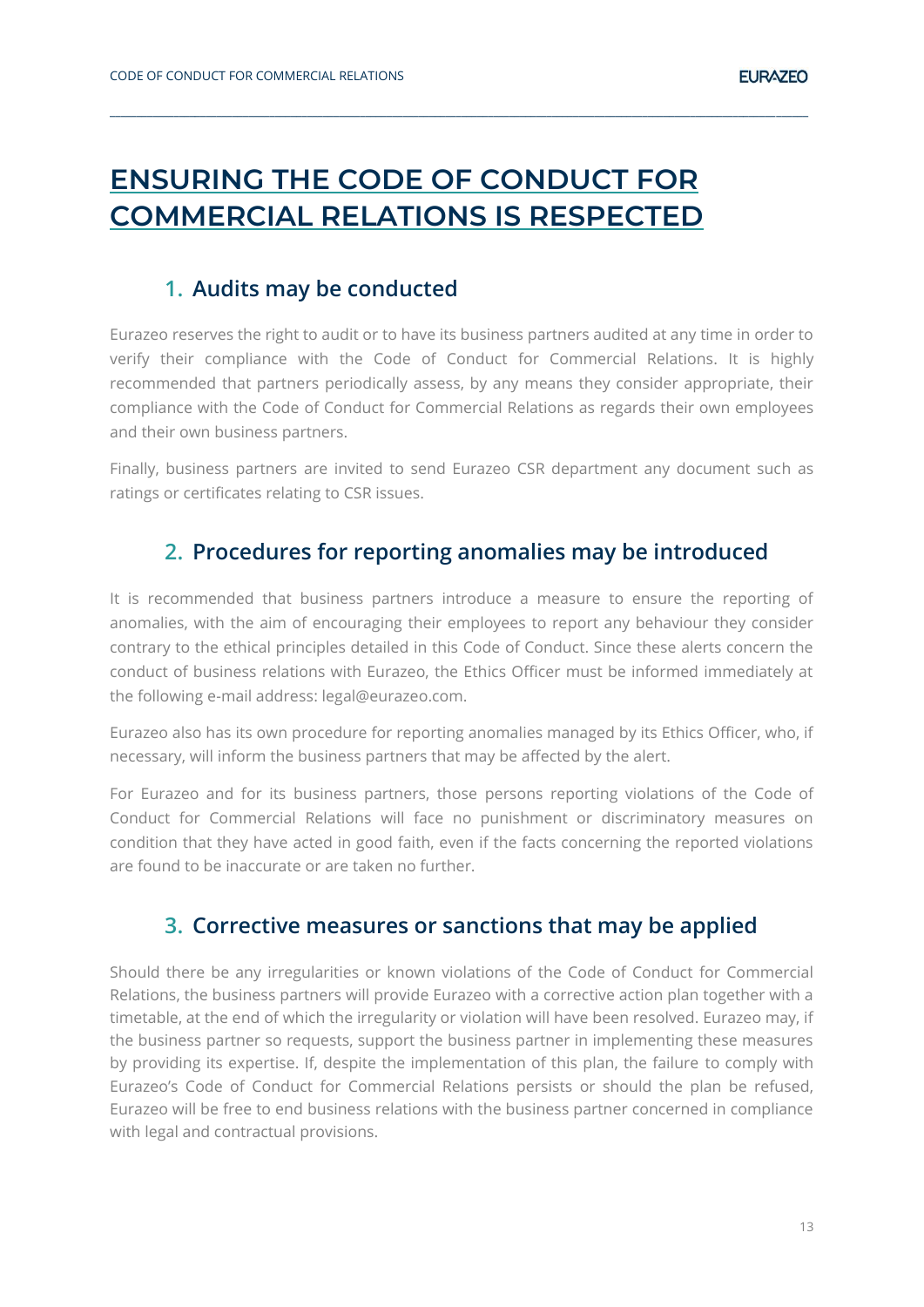## <span id="page-13-0"></span>**APPENDIX: REFERENCES**

## **1. Legal texts**

<span id="page-13-1"></span>• Universal Declaration of Human Rights - [http://www.un.org/en/universal-declaration](http://www.un.org/en/universal-declaration-human-rights/index.html)[human-rights/index.html](http://www.un.org/en/universal-declaration-human-rights/index.html)

**\_\_\_\_\_\_\_\_\_\_\_\_\_\_\_\_\_\_\_\_\_\_\_\_\_\_\_\_\_\_\_\_\_\_\_\_\_\_\_\_\_\_\_\_\_\_\_\_\_\_\_\_\_\_\_\_\_\_\_\_\_\_\_\_\_\_\_\_\_\_\_\_\_\_\_\_\_\_\_\_\_\_\_\_\_\_\_\_\_\_\_\_\_\_\_\_\_\_\_\_\_\_\_\_\_\_\_\_\_\_\_\_\_\_\_\_\_\_\_\_\_\_\_\_\_\_\_\_\_\_\_**

- United Nations Global Compact [https://www.unglobalcompact.org/what-is](https://www.unglobalcompact.org/what-is-gc/mission/principles)[gc/mission/principles](https://www.unglobalcompact.org/what-is-gc/mission/principles)
- Principles for Responsible Investment- <https://www.unpri.org/about/the-six-principles>
- ILO Conventions [http://www.ilo.org/global/standards/introduction-to-international](http://www.ilo.org/global/standards/introduction-to-international-labour-standards/conventions-and-recommendations/lang--en/index.htm)[labour-standards/conventions-and-recommendations/lang--en/index.htm,](http://www.ilo.org/global/standards/introduction-to-international-labour-standards/conventions-and-recommendations/lang--en/index.htm) in particular:
	- Convention n° 87, concerning Freedom of Association and Protection of the Right to Organise, 1948
	- Convention n° 29 concerning Forced or Compulsory Labour, 1930
	- Convention n°105 concerning the Abolition of Forced Labour, 1957
	- Convention n°138 concerning Minimum Age for Admission to Employment, 1973
	- Convention n°182 concerning the Prohibition and Immediate Action for the Elimination of the Worst Forms of Child Labour, 1999
	- Convention n°100 concerning Equal Remuneration, 1951
	- Convention n°111 concerning Discrimination in Respect of Employment and Occupation, 1958
	- Convention n°155 concerning Occupational Safety and Health and the Working Environment, 1981
- Convention on the Rights of the Child <http://www.ohchr.org/en/professionalinterest/pages/crc.aspx>
- International Convention on the Elimination of All Forms of Racial Discrimination <http://www.ohchr.org/EN/ProfessionalInterest/Pages/CERD.aspx>
- Convention on the Elimination of all Forms of Discrimination against Women <http://www.un.org/womenwatch/daw/cedaw/>
- Convention on Combating Bribery of Foreign Public Officials in International Business Transactions - <http://www.oecd.org/corruption/oecdantibriberyconvention.htm>
- Guiding Principles on Business and Human Rights [http://www.ohchr.org/Documents/Publications/GuidingPrinciplesBusinessHR\\_EN.pdf](http://www.ohchr.org/Documents/Publications/GuidingPrinciplesBusinessHR_EN.pdf)

## **2. CSR Tools**

- <span id="page-13-2"></span>• Eurazeo's Code of Conduct: [https://www.eurazeo.com/wp](https://www.eurazeo.com/wp-content/uploads/2018/10/Code_Conduite_6-uk.pdf)[content/uploads/2018/10/Code\\_Conduite\\_6-uk.pdf](https://www.eurazeo.com/wp-content/uploads/2018/10/Code_Conduite_6-uk.pdf)
- CSR rating agencies:
	- Vigeo <http://www.vigeo.com/csr-rating-agency/en/3-1-2-entreprises-2>
	- EcoVadis <https://www.ecovadis.com/supplier-solutions/>
- Ethifinance <http://ethifinance.com/newwebsite/ethifinance-english-version/>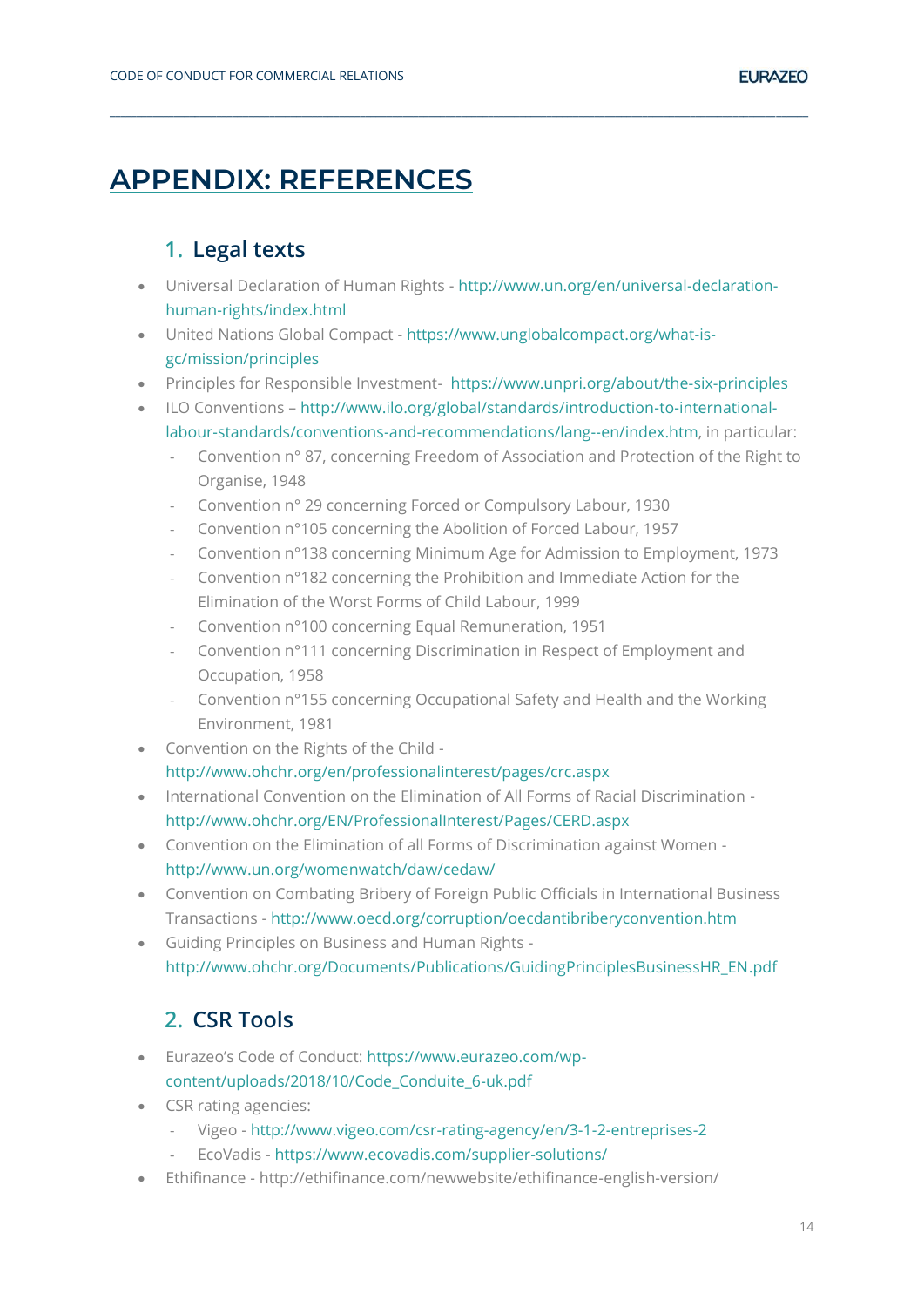• Afnor - <http://www.afnor.org/en/insights/corporate-social-responsability/> Sustainable purchasing standards: ISO 26000 and NF X50-135

**\_\_\_\_\_\_\_\_\_\_\_\_\_\_\_\_\_\_\_\_\_\_\_\_\_\_\_\_\_\_\_\_\_\_\_\_\_\_\_\_\_\_\_\_\_\_\_\_\_\_\_\_\_\_\_\_\_\_\_\_\_\_\_\_\_\_\_\_\_\_\_\_\_\_\_\_\_\_\_\_\_\_\_\_\_\_\_\_\_\_\_\_\_\_\_\_\_\_\_\_\_\_\_\_\_\_\_\_\_\_\_\_\_\_\_\_\_\_\_\_\_\_\_\_\_\_\_\_\_\_\_**

- o Standard ISO 26000 social responsibility
	- <http://www.afnor.org/en/insights/corporate-social-responsability/>
- o Standard NF X50-135
	- [https://www.boutique.afnor.org/standard/nf-x50-135-collection/purchasing](https://www.boutique.afnor.org/standard/nf-x50-135-collection/purchasing-function-sustainable-purchasing-guide-for-the-use-of-iso-26000-collection-of-parts-1-and-2-of-the-standard-nf-x/article/801474/fa050434)[function-sustainable-purchasing-guide-for-the-use-of-iso-26000-collection-of-parts-](https://www.boutique.afnor.org/standard/nf-x50-135-collection/purchasing-function-sustainable-purchasing-guide-for-the-use-of-iso-26000-collection-of-parts-1-and-2-of-the-standard-nf-x/article/801474/fa050434)[1-and-2-of-the-standard-nf-x/article/801474/fa050434](https://www.boutique.afnor.org/standard/nf-x50-135-collection/purchasing-function-sustainable-purchasing-guide-for-the-use-of-iso-26000-collection-of-parts-1-and-2-of-the-standard-nf-x/article/801474/fa050434)